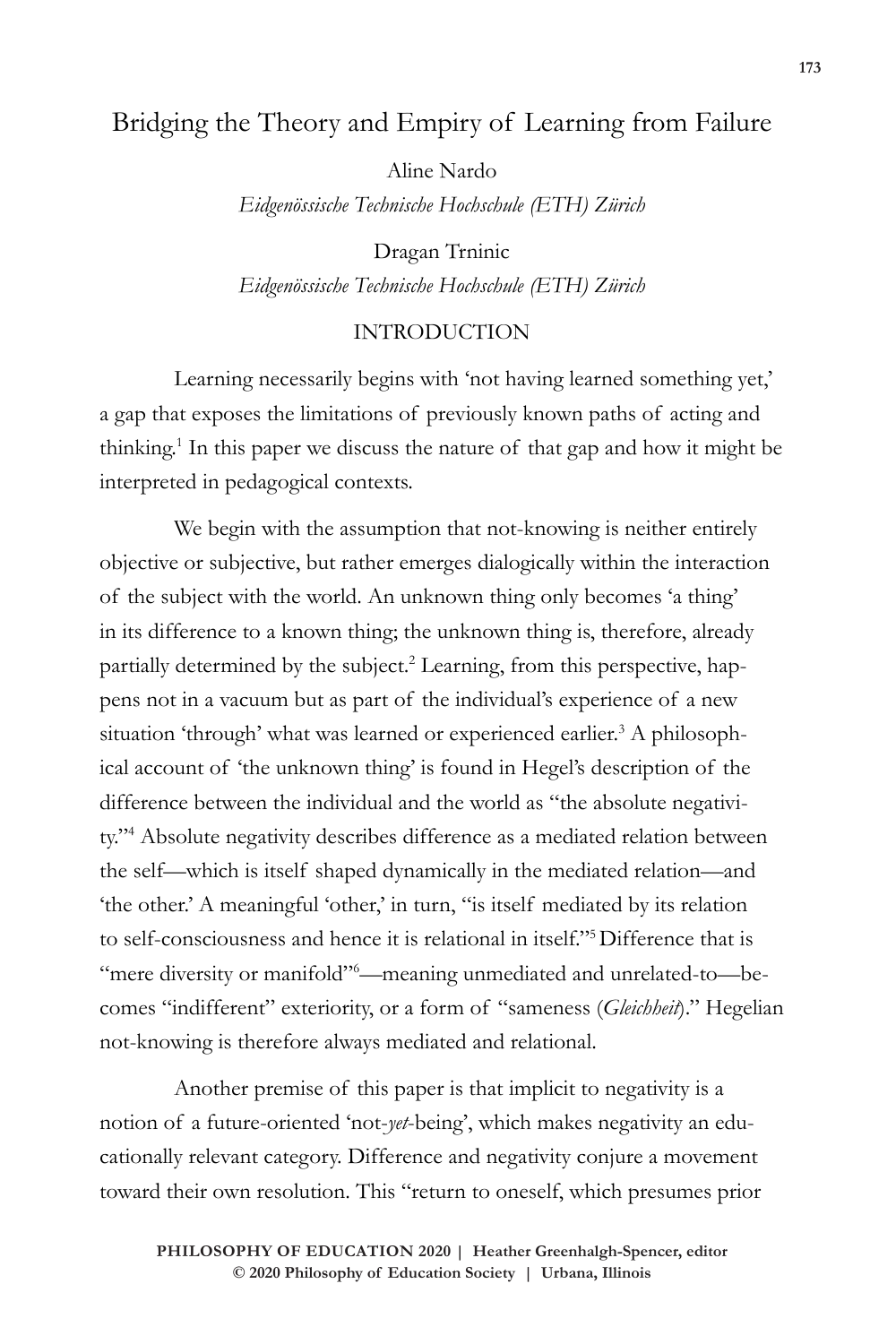alienation,"7 as Gadamer describes it, is the essence of the lifelong formation of the individual (*Bildung*) in relation to the world. In that perspective, recurring 'alienation' and the accompanying negative experience of "disillusionment and perplexity"8 are constitutive to the formation of the individual: the world reveals itself to us in our shortcomings and insufficiencies; it reveals itself to us in our *failure*. 9

While the fact that learning is necessarily connected to negativity, i.e. difference, is easily understood, we argue that the notion of 'failure' remains undertheorized as a pedagogical category. Is failure the opposite of success, or does failure refer to the personal experience of insufficiency? Does every difference between me and the world leads to a negative experience that induces learning? What does it mean to 'fail' to solve a problem that someone posed to me if I do not care that I am unable to solve it?

Difference, negative experiences, and failure—failure interpreted in the traditional psychological sense of encountering evidence that violates expectations—have always been popular themes in educational thinking. Dissonance, struggle, or even pain are important narratives from Plato's cave metaphor to Rousseau's 'éducation négative' and Piaget's equilibrium. The argument that negativity is not only the foundation of learning but a guiding principle of pedagogical interaction can be found in a number of pedagogies and research programs: to illustrate, we find it in educational studies of uncertainty,<sup>10</sup> argumentation and collaboration,<sup>11</sup> impasse-driven learning,<sup>12</sup> constructivist design-based research,<sup>13</sup> and conceptual change pedagogies.<sup>14</sup> While these pedagogies and research programs bring forth convincing empirical evidence, we offer that the field's understanding of failure and the pedagogical nature of negativity remain underdeveloped and often unconnected to the rich theory of failure found in the philosophy of education.

We offer that bringing together empirical and theoretical traditions that rarely speak to each other may enrich both theoretical discussion and empirical research. Our paper ties on to Derry's recent discussion of the implications of Cognitive Load Theory for teaching, extending the fruitful interdisciplinary exchange it initiates by focusing on the other side of the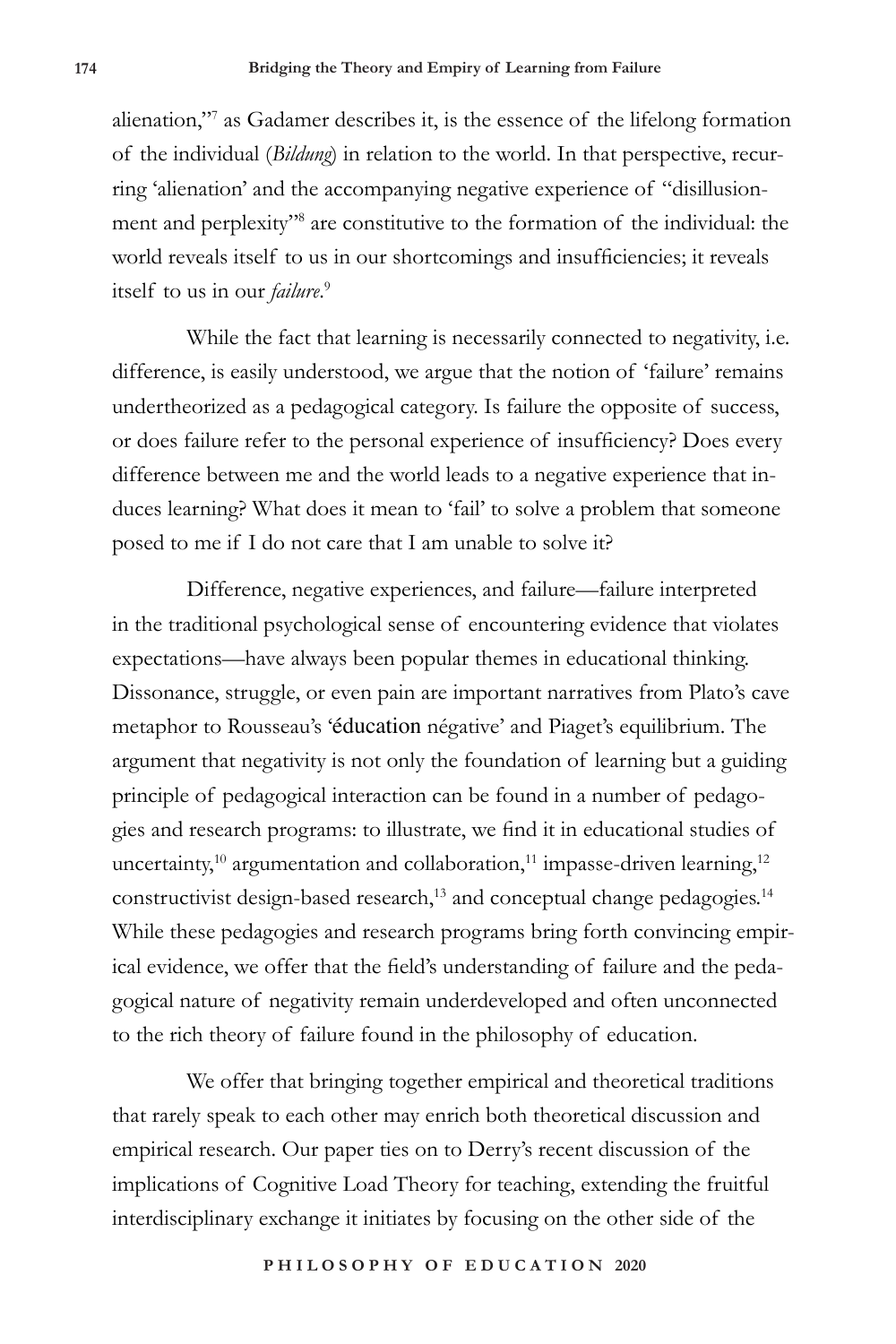instructionist-constructivist debate. <sup>15</sup> We bring attention to an influential contemporary research program that positions invention activities and failure as pedagogically desirable: the experimentally-derived instructional design of "Productive Failure"16 (henceforth PF), where failure is purposefully designed for and serves as preparation for future learning. We offer that PF makes a significant contribution to the normalization of failure in current discourses. Its notion of failure, however, remains underdeveloped. PF presents failure as a fixed category representing the opposite of observable predefined success at solving an externally posed problem, neglecting, amongst other things, the subjective dimension of failure and the accompanying complexities of failure as a pedagogical category. Our aim is to enrich the comparatively limited discussion of failure in PF by supplementing it with existing traditions in the philosophy of education that discuss failure: Dewey's theory of experience and Vygotsky's Zone of Proximal Development (henceforth ZPD). Finally, we aim to explore the ways in which these theoretical, philosophical, and empirical perspectives may enrich our understanding of negativity, negative experience, and failure as pedagogical categories. By bridging the paradigmatic boundaries between experimental and theoretical approaches that seldom speak to each other, we seek to enrich our conceptual understanding of failure as a pedagogical category and make a contribution to the normalization of failure in the current failure-aversive logic of educational research and practice.

# 'PRODUCTIVE FAILURE'—AN EMPIRICAL APPROACH TO 'FAIL-URE' IN LEARNING

Even though educational thinkers, psychologists, and pedagogues have long argued for the importance of 'failure' in learning and education, this perspective is not always appreciated.17 The space for failure in education seems to become increasingly precarious, particularly in the light of current policy- and market-driven educational discourse.18 With an emphasis on evidence-based practice and predictability of educational processes, standardized learning *outputs* tend to be valued over the harder to grasp, longer-term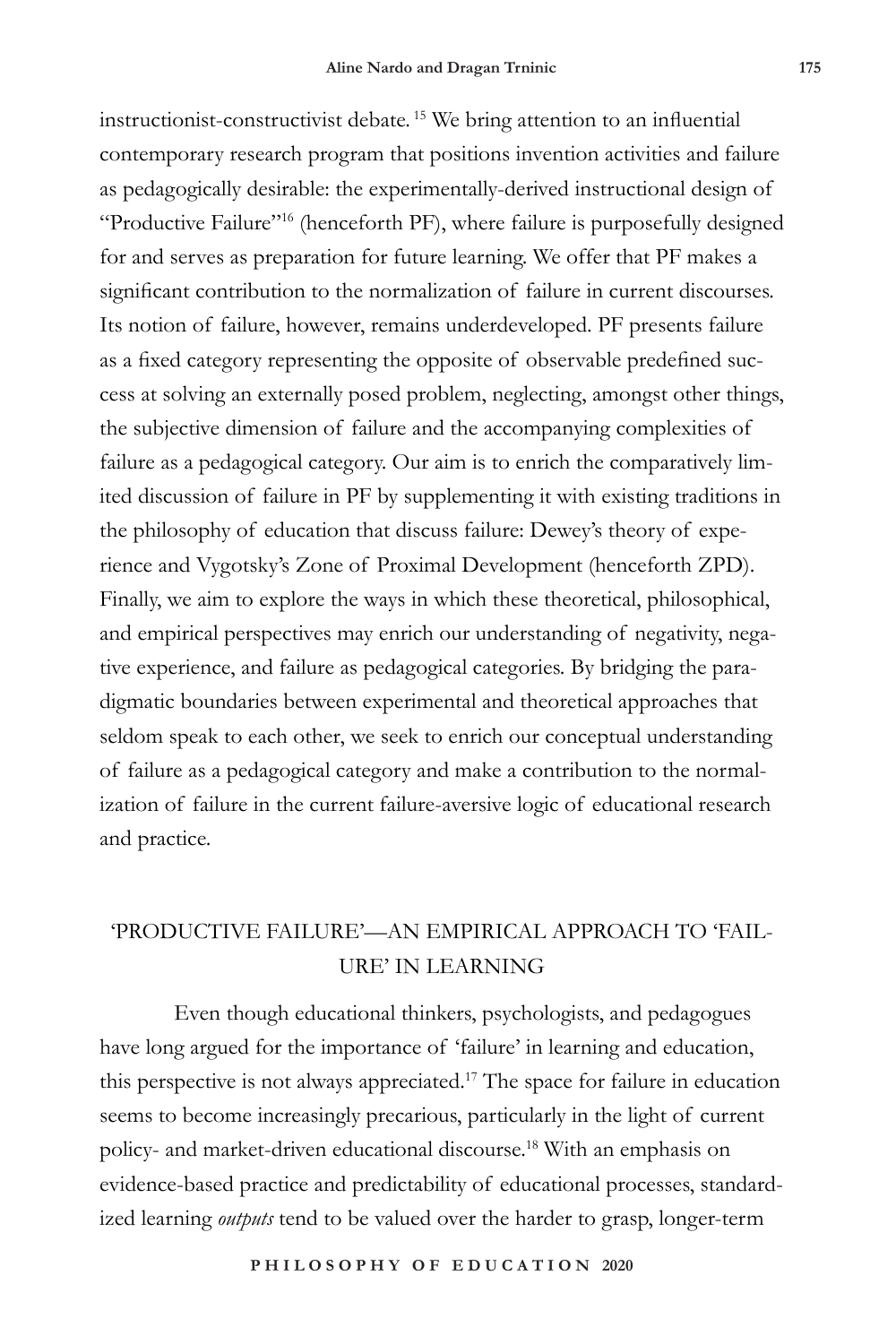learning *outcomes*; struggle and failure present hindrances for measurable attainment. Consequently, "more often than not, researchers have tended to focus on different methods for structuring learning and problem-solving activities so as to achieve performance success."19

The PF learning design that we focus on in this paper—while arguably owing some of its popularity to the 'evidence-based-practice' discourse—also provides an important counterpoint to the current research climate in education. Guided by the observation that "learning and performance are not always commensurable,"<sup>20</sup> PF contends that short-term failure might have hidden efficacies for longer-term learning that are predominantly overlooked in performance-focused research. PF 'sacrifices' maximizing "performance in the shorter term"21 in order for students to "notice inconsistencies and realize the limits of their prior knowledge."<sup>22</sup> PF consists of two phases: (1) a rich problem design that affords multiple representations and solution methods, and (2) follow-up instruction that compares and contrasts student-generated solutions with the canonical one. The problem design is tuned to such a degree that students are highly unlikely to initially solve the task (hence 'failure'), yet their initial struggles enhance their learning from subsequent instruction (hence '*productive* failure'). In a number of empirical studies, PF has been associated with measures of better 'conceptual understanding' and 'transfer' compared to direct instruction, where direct instruction is defined as the typical paradigm of providing explicit instruction followed by problem solving. In short, asking students to explore prior to instruction—even when this exploration leads to failure—leads to better learning than typical direct instruction.

As a research program, PF has produced high-profile publications in cognitive science, educational psychology, and learning sciences journals. Its design principles have been implemented internationally, and PF has contributed to the increasing appeal of student-centered activities as preparation for instruction in other research programs.23 We contend that PF is both an important counterweight to current trends in educational discourses toward quick and measurable output, as well as an empirical program that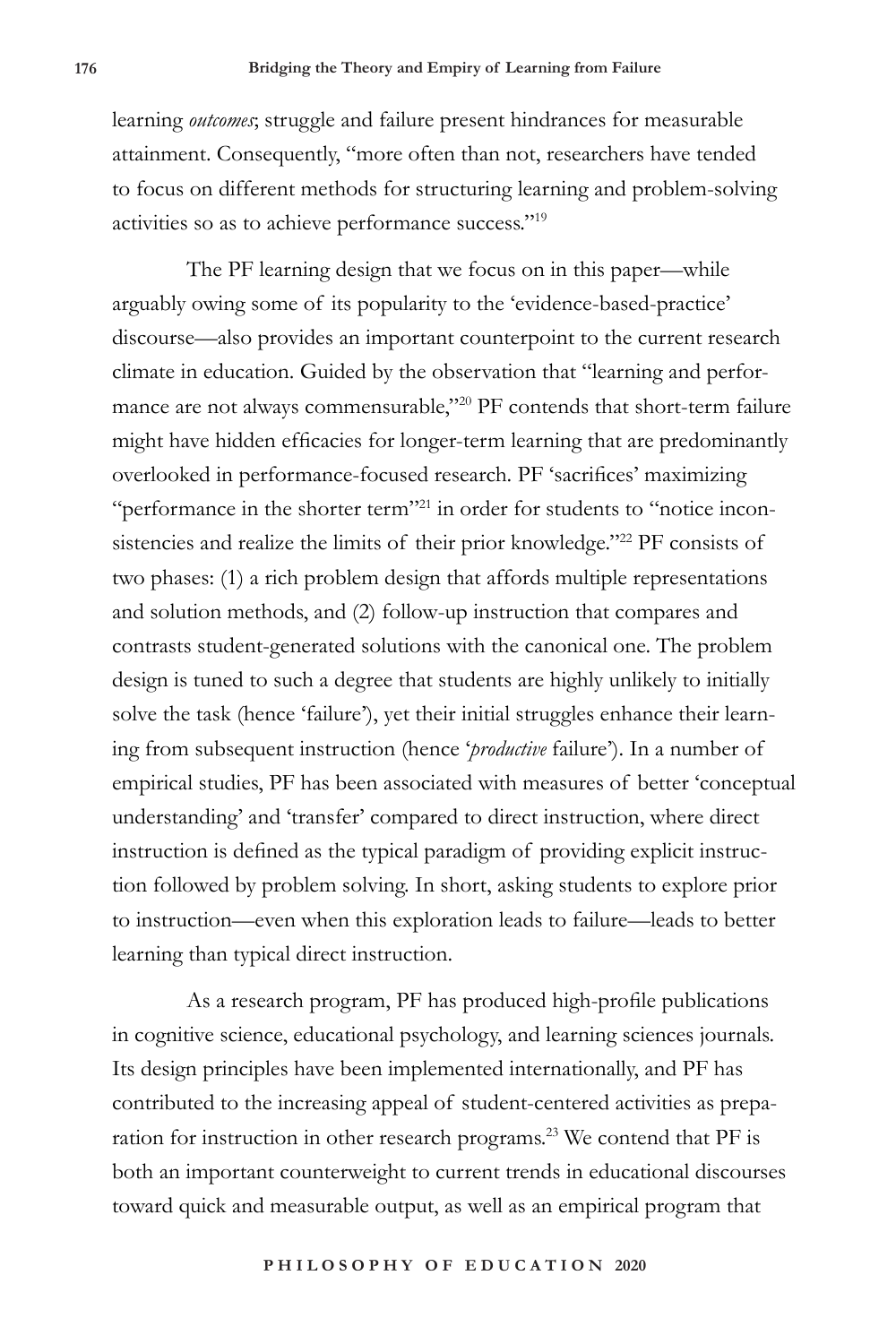steps into and has the potential to revive the negativity-discourse in education. PF normalizes failure in a climate of educational research and practice that pulls away from failure and negative experiences as catalysts for learning. We find, however, that PF is theoretically wanting. In particular, PF's notion of 'failure' receives limited attention, being defined simply as the inability of students to "generate or discover the correct [normative] solution(s)"24 to a posed problem. To date, the underlying theoretical framework remains largely implicit and focused on isolated mechanistic interpretations. In order to develop this framework, we will draw from two of the most well-known proponents of a failure- and negativity-oriented educational theory: Dewey and Vygotsky.

## NEGATIVE EXPERIENCE AND DISCONTINUITY IN DEWEY

Dewey thought of education as a process of growth by experience.<sup>25</sup> Rather than an external 'event,' he defined experience as a process of *doing*  or acting in the world, and subsequently *undergoing* the consequences of that action. The individual learns from experience by reflecting on the connection between doing and undergoing, and incorporating the gained understanding into future activity.26

Negativity and negative experiences are essential to Dewey's understanding of experiences as "transactions of living organisms and their environment<sup>"27</sup>: in interaction with the world—both material and social—the individual repeatedly experiences "friction" and "resistance."28 When incapable of achieving an end-in-view, the individual realizes that existing skills or beliefs are insufficient or false, which, in turn, causes perplexity and confusion.<sup>29</sup> Based on that negative experience of insufficiency, the individual tries to understand what caused the 'resistance'.

For example, imagine I grew up in one place and, by experience, learned culturally accepted and socially appropriate ways to engage in smalltalk with strangers. If I then went to a different country and approached locals in the same way that I always do (the *doing*), I would likely be con-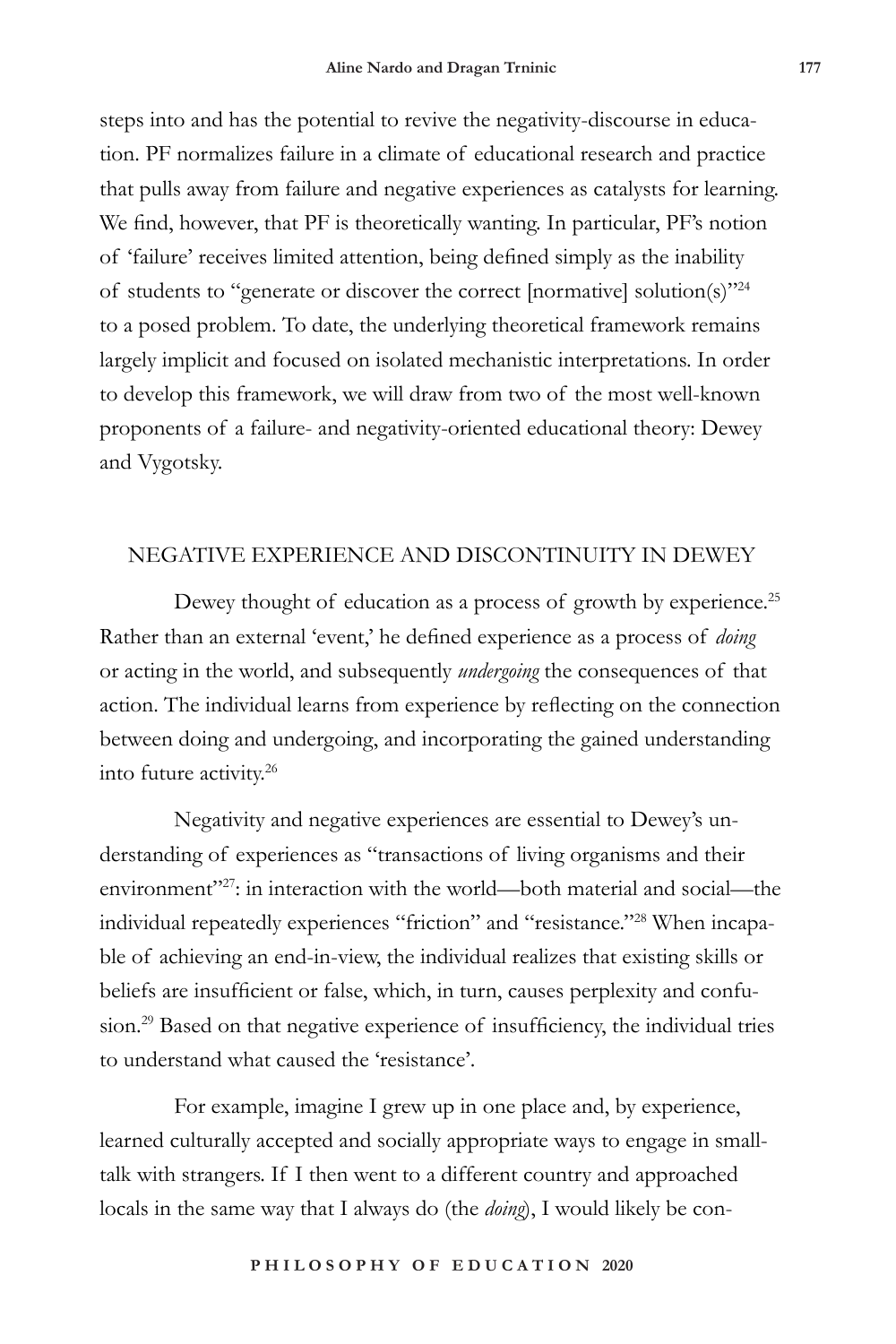fronted with some resistance (the *undergoing*). People might react differently from what I am used to, or they might even disengage from talking to me, perceiving me as rude. This would lead to a negative experience; I might feel confused as to why people do not want to talk to me, or feel upset or lonely by the lack of connection. I may then realize that what I had previously accepted as appropriate small-talk with strangers has certain previously-invisible cultural boundaries. Whereas, before these encounters, I had a consistent idea of what small-talk is, afterwards, I would no longer have that stable frame of reference. Likely, I would be keen to change my behavior in such a way that my conversations with strangers are more fruitful. To achieve that end, I would have to reflect on my previous ideas of small-talk in relation to people's recent reaction to it. Whereas before there was but one way to small-talk, this experience of a difference would lead to learning. The same structure of educative experience as illustrated in this example of small-talk also applies to formal learning situations.

This process, in which doing and undergoing are connected reflectively, is the natural drive of the individual to re-establish continuity in experience. Continuity in experience means to "make a backward and forward connection between what we do to things and what we enjoy or suffer from things in consequence."30 Dewey defines *continuity* of experience as a criterion "by which to discriminate between experiences which are educative and those which are mis-educative."<sup>31</sup> An experience is educative, therefore, if it leads to new connections.

While *dis*continuity is not explicit in Dewey's own words, but as Andrea English points out, it emerges implicitly as the pre-reflective interruption in experience that, upon reflection, can be understood as a 'problem.' 32 In Dewey's view, discontinuity is not "a mere void of lack"<sup>33</sup> to be overcome in a predefined way, but rather the essential counterpart to continuity that produces motion for change and development. Discontinuity is "the power to grow."34 Discontinuity incorporates and goes beyond the Hegelian 'absolute negativity'; it combines the *fact* of negativity—meaning the difference with negative *experience.* Therefore, a Deweyan perspective can aid the devel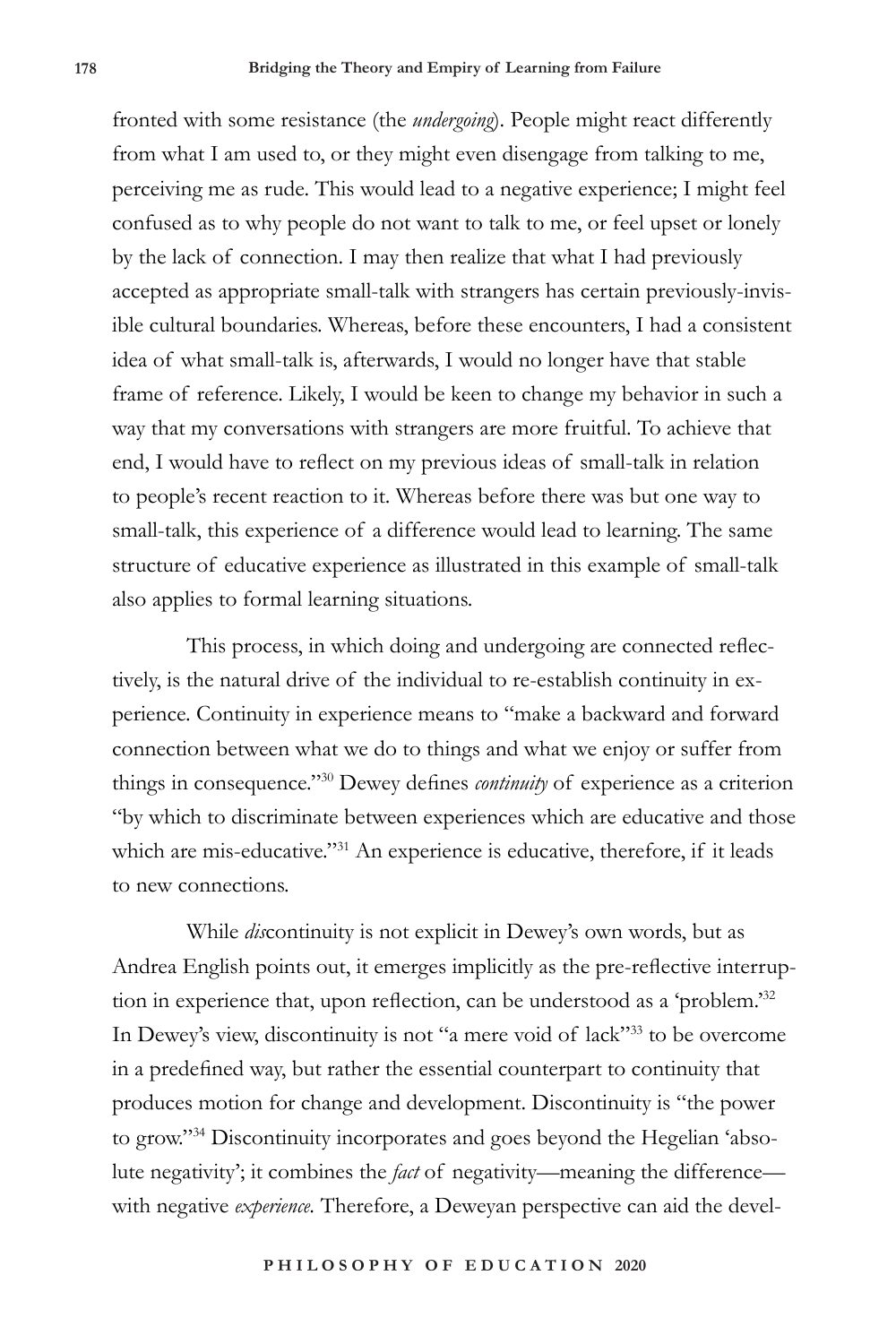opment of a clearer differentiation of the two, which, in turn, has important implications for the development of negativity as a pedagogical category.

In Dewey, experiences are not externally determined, but rather the result of a complex, contingent and relational process of meaning-making. The environment and the individual are not two independent forces 'clashing' in encounters; the environment "is what an organism experiences; that is, what they incorporate into their functioning."35 Only what, upon reflection, can be understood as a 'problem' can become a matter of further inquiry based on "careful observation of the given conditions."36 To some differences, we can safely assume, the learner remains indifferent. Educative experiences, i.e. experiences that produce connections between doing and undergoing, however, depend on 'real' moments of perplexity that spark a *genuine* experiencing of negativity. Such genuineness, in Dewey, is connected to an act of doing, the volition to achieve a certain aim. A negative experience is thus more than a 'knowledge awareness gap': In addition to being confronted with something that one has not yet learned, this 'something' has to be connected to something one wants to achieve.

## VYGOTSKIAN ZONE OF PROXIMAL DEVELOPMENT (ZPD)

Another well-known account of not-knowing comes from Vygotsky. In *Thought and Language*, Vygotsky acknowledges the truism that a novice will, by definition, encounter failure. To this end, he offers the metaphor of a child's mind bumping "into the wall of its own inadequacy," whereupon the resultant bruises "become its best teachers." However, he continues, "one must inquire whether that series of failures is the sole 'teacher' of the child. Is it possible for the inadequacy of the child's thought to be the only real source of [learning]?"37 Vygotsky answers in the negative—failure cannot be the sole teacher—and highlights the educational importance of social guidance in the ZPD, defined as the distance between present development as determined by independent problem-solving and potential development as determined by guided problem-solving (e.g., parental guidance). Vygotsky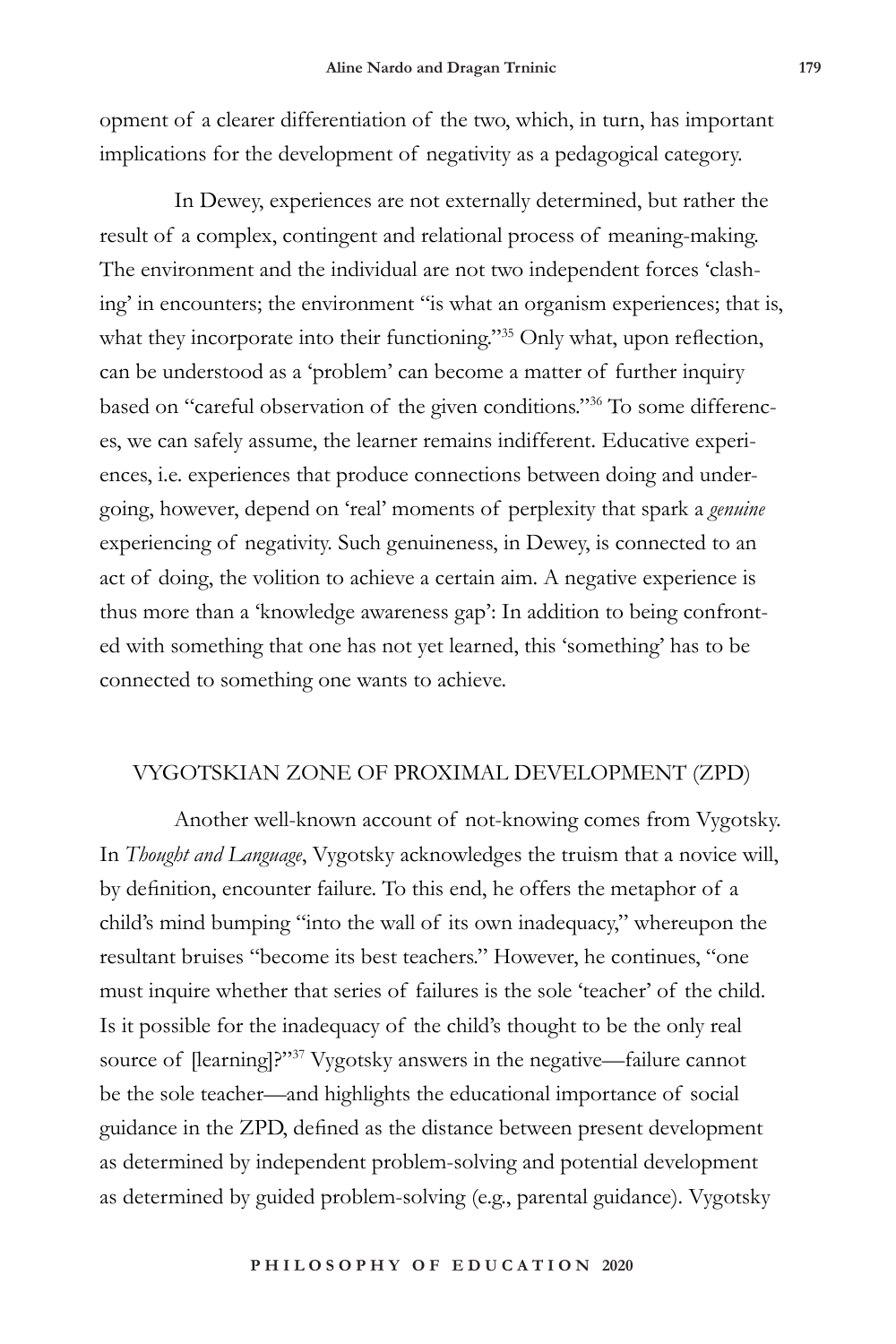explains that,

With assistance, every child can do more than he can by himself… The child is most successful in solving problems that are closer to those solved independently; then the difficulties grow until, at a certain level of complexity, the child fails, whatever assistance is provided.<sup>38</sup>

Here and elsewhere, Vygotsky views failure (the counterpart to success) as an inescapable element of development. For this reason, avoiding failure is unproductive. Note, also, that this establishes two categories of failure: there are failures that can be pedagogically worked with—that is, failures that occur within the ZPD—and failures that cannot.

An example of pedagogically workable failures can be found in Vygotsky's account of the development of pointing, which begins with a failed grasping movement towards some object that is beyond one's immediate reach. A caregiver observes this failed grasping action and moves the object towards the infant. With repetition, the child comes to understand that other people can provide a means of reaching beyond his or her capacity. This elementary example provides insight into how humans incorporate new (social) means of surmounting failure.

Essentially, humans learn to incorporate a range of artifacts—formulae, techniques, tools, etc.—in order to control behavior. These artifacts are a means of surmounting failure within ZPD. The old behavior is not merely enhanced but transformed, in precisely the same way that "The adolescent who has mastered algebraic concepts has gained a vantage point from which he sees concepts of arithmetic in a [new] perspective."<sup>39</sup> In his private notebooks, Vygotsky emphasized the new not merely building incrementally upon the old, but transforming and superseding it: "The formula of a concept…: to lose something in order to find something."<sup>40</sup>

However, Vygotsky did not elaborate how this process of transformation takes place in educational settings. For a closer reading of proximal development, we turn to the work of Wertsch.<sup>41</sup> Wertsch argued that proximal development rarely, if ever, follows the simple linear trajectory of a child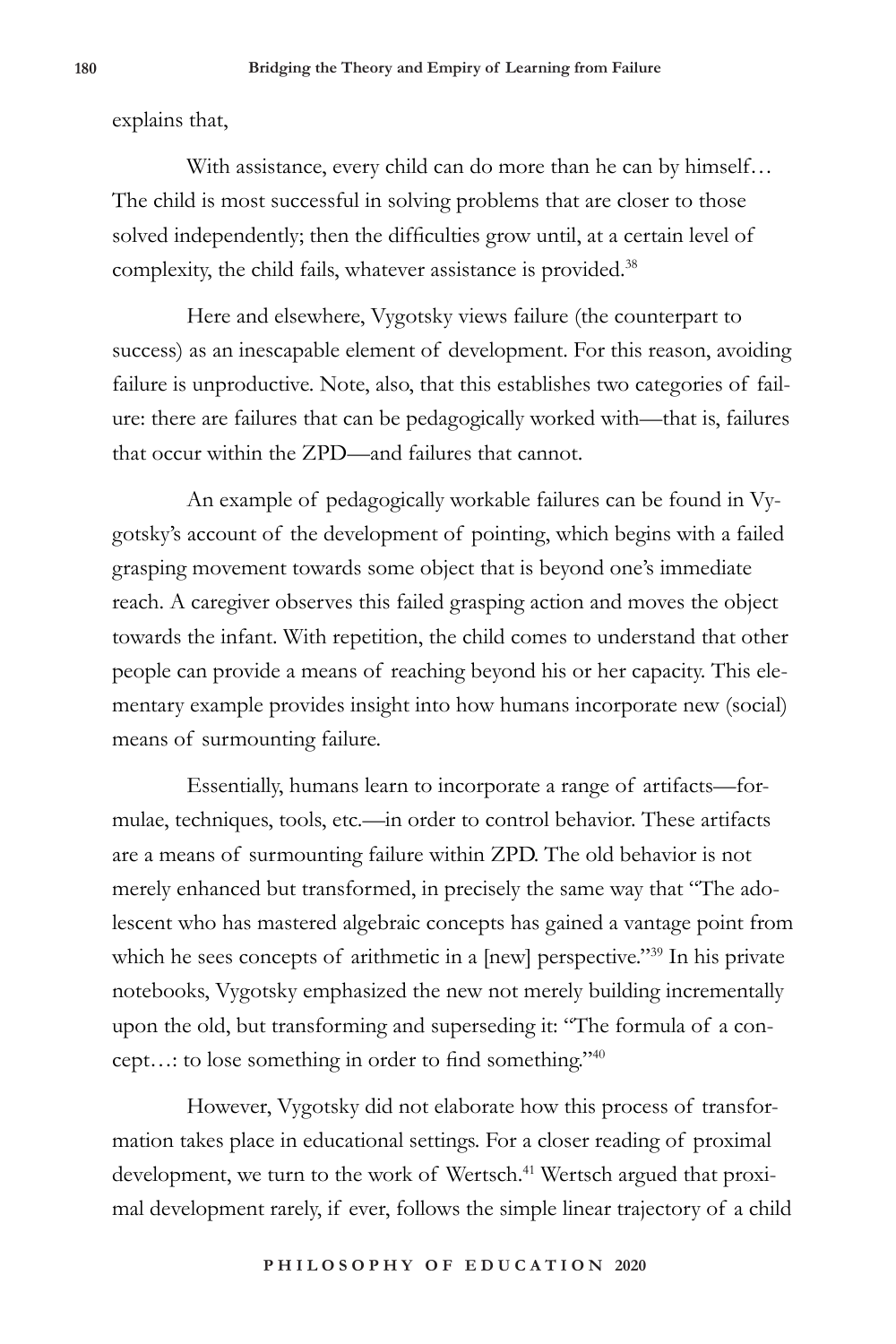failing, acknowledging their not-knowing, and the resultant 'gap' being 'filled' by the expert. Rather, the process follows a certain logic in which the child, after initially failing to interpret the adult's utterances in a way meaningful to the activity, becomes increasingly (not incrementally) able to follow directives and transitions from other-regulation to self-regulation. With growing responsibility in regulating the activity, the child completes the transition to self-regulation and carries out the task without requiring expert guidance.

Therefore, the key to understanding proximal development is recognizing that there is not one task situation, but the situation as the child perceives it and the situation as the adult perceives it. Before the child can follow directives, the awareness of what is not-known must be established. For this reason, Wertsch emphasizes that a shared understanding must be "created rather than assumed."42

According to Wertsch, shared awareness is developed for the child by carrying out the behaviors specified by the adult and *then* building a coherent account of what those behaviors mean in a given situation. In later work, Wertsch revisits these findings to emphasize that a "fundamental characteristic" of ZPD involves "giving up a previous situation definition in favor of a qualitatively new one,"43 anticipating Vygotsky's statement, not published at the time, that to learn we "lose something in order to find something."<sup>44</sup> This qualitative change means that the development in the ZPD cannot be understood purely in terms of additive increments. Instead, it involves a leap that occurs through the child becoming regulated by the adult's understanding of the situation. Note that this is not the same as the child understanding how to solve the problem embedded in the situation; rather, it means that the child is simply able to see the problem as a thing in the world. It means, in other words, that the child is able to comprehending their failure and inadequacy.

### DISCUSSION

Dewey's theory of educative experience, Vygotsky's ZPD, and PF all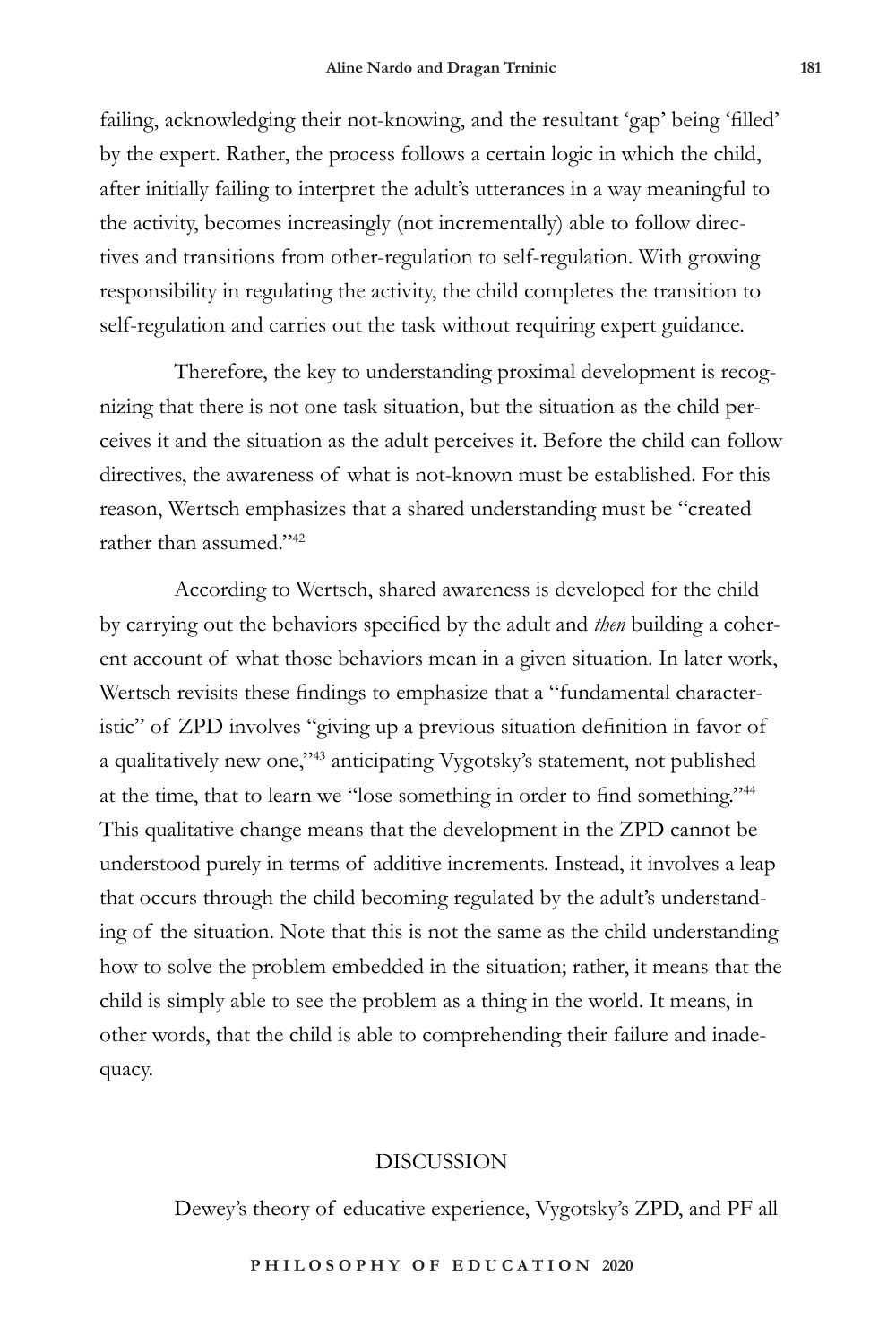root the beginnings of learning in the difference between the individual and the world, and, to some degree, the experience of that difference. They differ, however, on the purpose they assign to difference and failure in pedagogical and educational contexts. Here we draw together the key points of the paper and explore the implications of bringing these perspectives together on the notion of failure and its pedagogical dimension.

In the analysis of Dewey's theory of experience, different aspects to the concept of 'negativity' were established that are constitutive to learning. First, there is the Hegelian understanding of negativity as mediated difference between the subject and the world. Second, there is the pre-reflective awareness of that difference, and third, the reflective meaning-making potentially resulting from that difference. From Dewey's account of 'discontinuity' we gather further that difference is educationally meaningful in the sense that it creates a 'negative experience' which the individual seeks to overcome. Educationally meaningful difference, in other words, emerges in the context of activity and dialogue. It requires not only difference and awareness of that difference, but self-relation.

Pedagogical interaction can support the processes of self-relation only, however, if difference and negative experience are considered fruitful in educational processes, rather than unnecessary obstacles for immediate, measurable performance success to be 'scaffolded away.' Creating meaningful difference in classrooms, however, is challenging. If we assume that the difference and the negative experience of that difference are not the same thing—nor necessarily concurrent, yet required for learning to begin—then it is not sufficient to merely confront the learner with something they cannot yet do or do not yet know. Creating moments in which students might fail at tasks does not necessarily lead to negative experiences that, in a Deweyan view, are educationally meaningful. The individual learns from negativity that causes a *genuine* negative experience. Dewey emphasizes: "The only way in which adults consciously control the kind of education which the immature get is by controlling the environment in which they act and hence think and *feel*."45 Not all difference, in other words, constitutes discontinuity in the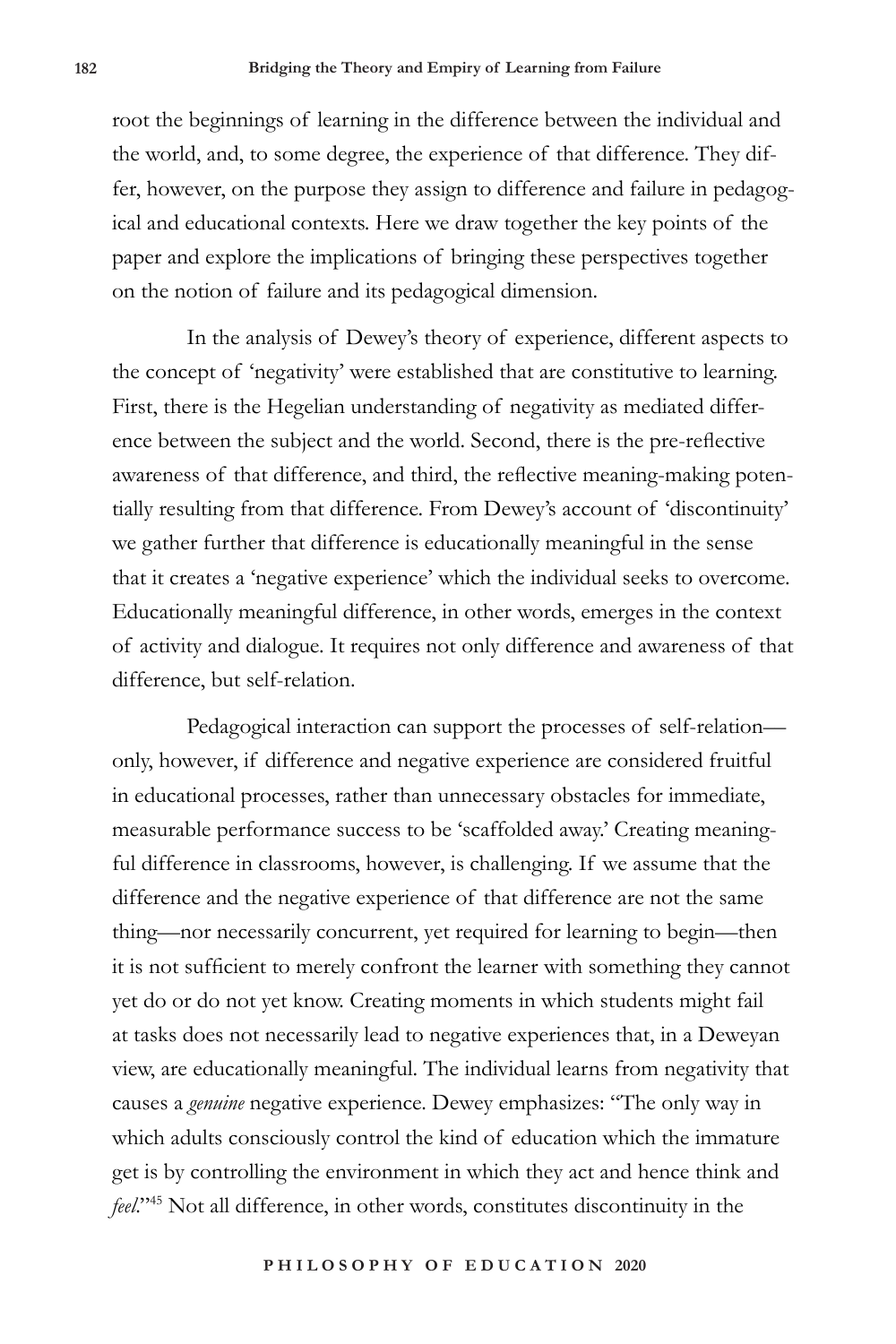Deweyan sense. What makes failure potentially meaningful is the quality of the individual's engagement with failure.

In the Vygotsky-Wertsch account, we find an emphasis on teachers using directives and guidance to modify the child's environment so that the child can carry out the task even as they build a coherent narrative for their actions. In other words, the child engages in guided activity, and through this emerges the awareness of the adult-meaning of the situation. Some educational designers have called this the "action before concept" design framework.46 The essential understanding of learning underlying this design can be found in the following quotation: ''Learning itself is not conscious […] Nevertheless, the process depends on conscious processes in feeling and detecting changes. The consequence is felt as difference."47 The child is guided through the activity in order to feel/experience how this other-guided action differs from their more spontaneous performance.

PF presents an interesting addition to this discussion of failure in pedagogical contexts as it factors in failure––and therein 'meaningful difference' that contributes to learning––as a constitutive element of its learning design. Failure, following Kapur, has the potential to benefit learning, "*if well designed for.*"48 In well-designed failure, an understanding of educationally meaningful difference as something that can be––or even must be––created externally emerges. 'Failure,' therein, appears as an objective difference—*any* objective difference, to be precise. Inherent to such a conception of negativity as a design principle are certain assumptions about the nature of experience and the 'pedagogical availability' of someone else's experience. Difference is not understood as a process of mediation and self-relation; PF fails to acknowledge the relevance of negative experience by omitting the 'doing' part of an educational experience. Vygotsky's idea of failure, despite being similar to that of PF in that they both stand in as the opposite to 'success' at a task, is different from PF in at least one fundamental way: in Vygotsky, failure is located within an activity chosen by the individual. Activity, in Vygotsky, is not reactive to external events, but defined by what is "taken up by people."49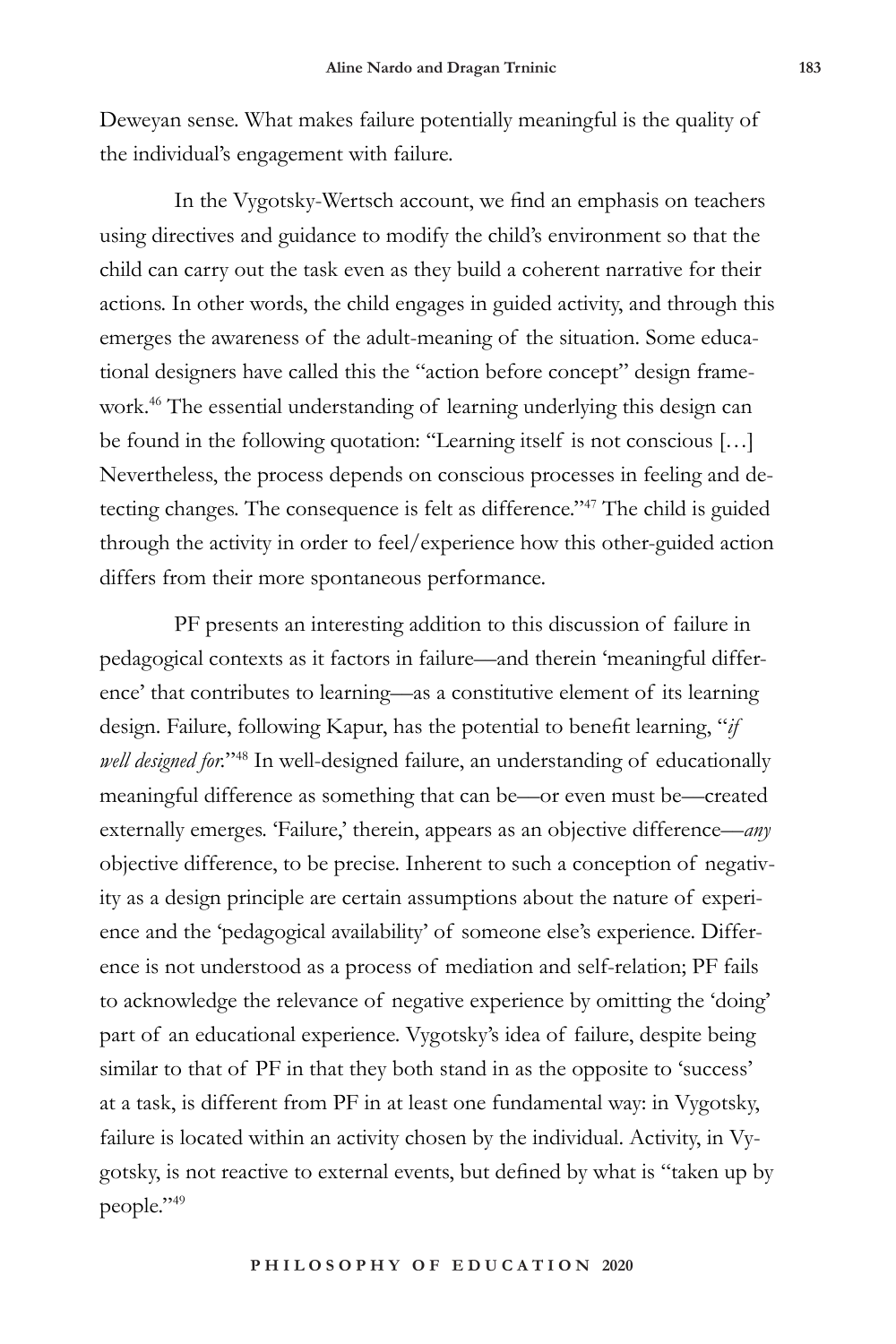In all three approaches––PF, Dewey, and Vygotsky––failure and negative experiences function as a sort of 'preparation for seeing': only once I fail do I become aware of what I cannot do and can learn. Difference, therein, is connected to awareness with the hope of creating a negative experience that induces learning. In light of the discussion of failure developed in this paper, the idea of failure as a means of 'preparation' requires further differentiation. Dewey provides a critical perspective on PF's position of failure as a preparation for future performance:

What, then, is the true meaning of *preparation* in the educational scheme? In the first place, it means that a person, young or old, gets out of his present experience all that there is in it for him at the time in which he has it. When preparation is made the controlling end, then the potentialities of the present are sacrificed to a supposititious future.<sup>50</sup>

Reducing failure to preparation for future instruction in order to achieve a certain goal, from a Deweyan perspective, throttles the educational potential of the experience of failing. He notes further, pointing at the impossibility to know the future we seek to prepare individuals for in education: "The ideal of using the present simply to get ready for the future contradicts itself. It omits, and even shuts out, the very conditions by which a person can be prepared for his future."<sup>51</sup>

Vygotsky notes that awareness starts with noticing differences, seeing what is not the case. In turn, the purpose of an educational activity is about building awareness rather than reaching a performative end state. Its educational purpose is growth in awareness of difference, which emerges from a felt difference in a socially-guided activity. This coincides with our Deweyan argument that the endpoint of an educational activity (e.g., solving a task, getting the correct answer) is not the educational purpose of said activity. Educational practices that prescribe pre-defined outcomes, from a Deweyan perspective, also fall short on enabling genuinely educative experiences: "To make an end a final goal is but to arrest growth."<sup>52</sup>

In this paper we have argued that what makes difference meaningful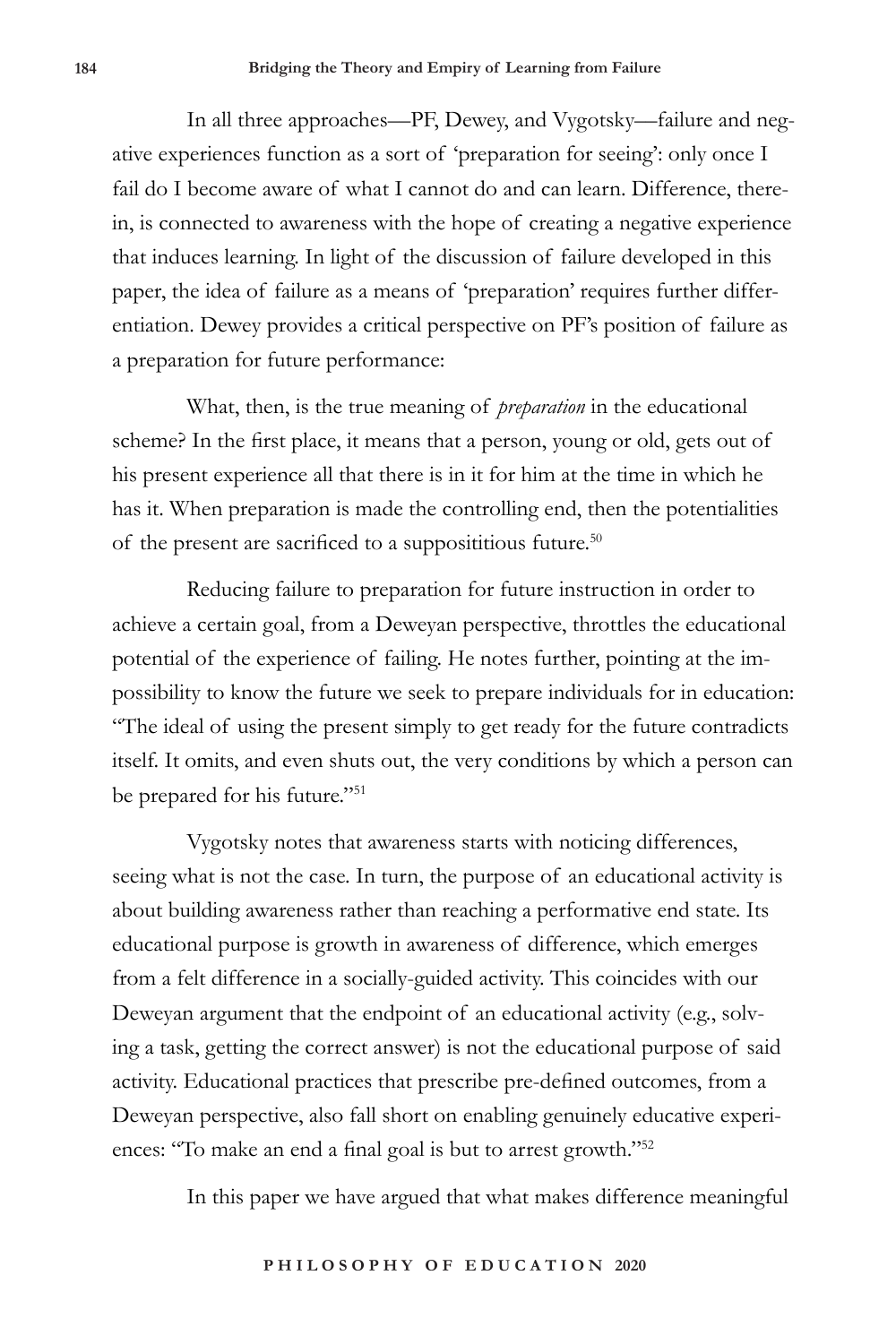is the quality of a learner's engagement with failure, which itself has to be understood as an authentic experience of negativity that urges the learner to attempt establishing continuity.53 Pedagogical interaction supports processes of self-relation rather than leading the student toward a predefined end. Despite the underdeveloped conception of 'failure' in PF––which lacks a differentiation between these different layers of failure and disregards the role of the teacher in relation to difference and negativity––reflecting on its notion of 'failure' in a cross-disciplinary discussion presents an unique opportunity for discussing the merits of failure in learning and education. Rethinking PF with Dewey and Vygotsky can help us to reframe the aims of education and the role of teaching beyond the current focus on testable academic achievement. More broadly, it may eventually enable us to reframe the disciplines not as "filled with content" but as particular forms of not-knowing.<sup>54</sup>

1 Dietrich Benner and Andrea English, "Critique and Negativity: Towards the Pluralisation of Critique in Educational Practice,

Theory and Research," *Journal of Philosophy of Education* 38, no. 3 (2004): 409-428.

2 Christoph Asmuth, "Negativität: Hegels Lösung der Systemfrage in der Vorrede der Phänomenologie des Geistes," *Synthesis* 

*Philosophica* 43 (2007): 19-32.

3 Dietrich Benner, "Einleitung. Über pädagogisch relevante und erziehungswissenschaftlich

fruchtbare Aspekte der Negativita t menschlicher Erfahrung," *Zeitschrift für Pädagogik* 49 (2005): 7-12.

4 G.W.F. Hegel, *Phenomenology of Spirit*, cited in *Subjektivität und Negativität als Bildungsproblem*, ed. Winfried Marotzki (Frankfurt am

Main: Peter Lang, 1984), 108.

# <sup>5</sup> Hegel, *Phenomenology of Spirit*, 38.

6 Brady Browman, *Hegel and the Metaphysics of Absolute Negativity* (Cambridge: Cambridge University Press. 2013), 40.

7 Hans-Georg Gadamer, *Truth and Method* (London: Sheed & Ward, 1960/1975), 15.

8 Benner and English, "Critique and Negativity," 412.

9 Timothy Koschmann, Kari Kuutti and Larry Hickman, "The Concept of Breakdown in Heidegger, Leont'ev, and Dewey and Its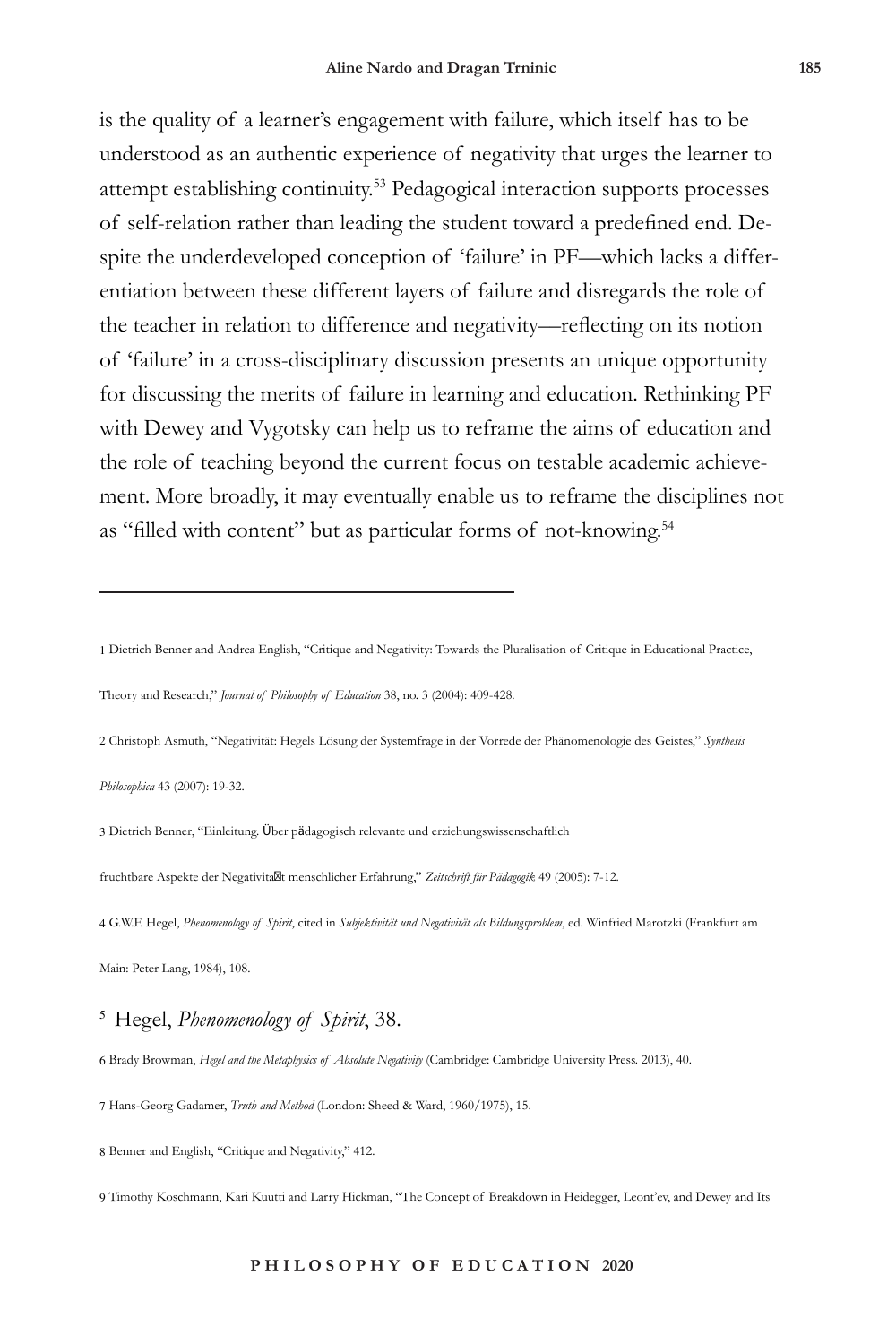#### **186 Bridging the Theory and Empiry of Learning from Failure**

Implications for Education," *Mind, Culture, and Activity* 5, no. 1 (1998): 25-41, 25.

10 Michelle Jordan and Daniel Reuben Jr, "Managing Uncertainty during Collaborative Problem Solving in Elementary School Teams: The Role of Peer Influence in Robotics Engineering Activity," *Journal of the Learning Sciences* 23, no. 4 (October 2, 2014): 490–536.

11 Rachel Lam, "What Students Do When Encountering Failure in Collaborative Tasks," *Npj Science of Learning* 4, no. 1 (May 31, 2019): 1-11.

12 Kurt VanLehn,"Toward a Theory of Impasse-Driven Learning," in *Learning Issues for Intelligent Tutoring Systems*, ed. Heinz Mandl and Alan Lesgold, 19–41 (New York: Springer, 1988).

13 Dor Abrahamson, "Rethinking Intensive Quantities via Guided Mediated Abduction," *Journal of the Learning Sciences* 21, no. 4

```
(2012): 626–49.
```
14 Gyoungho Lee and Taejin Byun, "An Explanation for the Difficulty of Leading Conceptual Change Using a Counterintuitive Demonstration: The Relationship between Cognitive Conflict and Responses," *Research in Science Education* 42, no. 5 (October 1, 2012): 943–65.

15 Jan Derry, "A Problem for Cognitive Load Theory––the Distinctively Human Life-form," *Journal of Philosophy of Education* 52, no. 1 (2020): 5-22.

16 Manu Kapur, "Productive Failure," *Cognition and Instruction* 26, no. 3 (2008): 379-424.

 Margaret M. Clifford, "Thoughts on a Theory of Constructive Failure," *Educational Psychologist* 19, no. 2 (March 1, 1984): 108–20. Stephen J. Ball, "Neoliberal Education?: Confronting the Slouching Beast," *Policy Futures In Education* 14, no. 8 (2016): 1046–1059. Manu Kapur and Kate Bielaczyc, "Designing for Productive Failure," *The Journal of the Learning Sciences* 21, no. 1 (2012): 45-83, 46. Manu Kapur, "Examining Productive Failure, Productive Success, Unproductive Failure, and Unproductive Success in Learning," *Educational Psychologist* 51, no. 2 (2016): 289-299, 289.

21 Kapur, "Examining Productive Failure," 289.

22 Kapur, 293.

23 Tanmay Sinha and Manu Kapur, "When Productive Failure Fails," *Proceedings of the Annual Meeting of the Cognitive Science Society*  (2019): 2811-2817.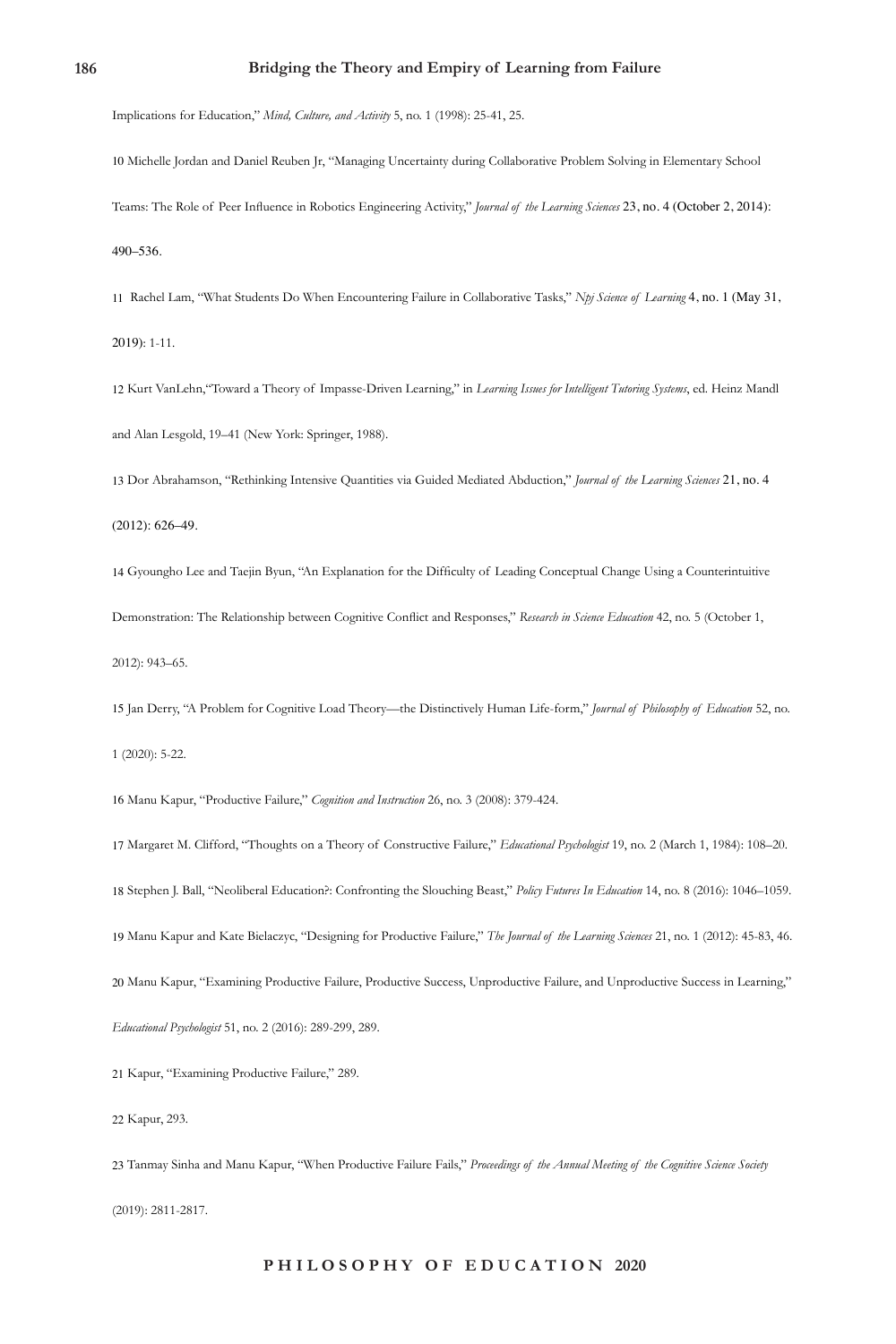#### **Aline Nardo and Dragan Trninic 187**

Manu Kapur, "Learning from Productive Failure," *Learning: Research and Practice* 1, no.1 (2015): 51-65, 52.

Aline Nardo, "The Evolutionary Foundations of John Dewey's Concept of Growth and its Meaning for his Educational Theory,"

*Zeitschrift für Pädagogik* 64, no. 6 (2018): 852-870.

John Dewey, "Democracy and Education," in *John Dewey: The Middle Works, 1899-1924, Volume 9: 1916*, ed. Jo Ann Boydston

(Carbondale, IL: Southern Illinois University Press), 147.

Gert Biesta, *Beyond Learning: Democratic Education for a Human Future* (Boulder, CO: Paradigm, 2006), 13.

Dewey, *Democracy and Education*, 39.

Andrea English, *Discontinuity in Learning: Dewey, Herbart and Education as Transformation* (Cambridge: Cambridge University Press,

2013).

Dewey, *Democracy and Education*, 147.

John Dewey, "Experience and Education," in *John Dewey. The Later Works, 1925-1953, Volume 13: 1938-1939*, ed. Jo Ann Boydston

(Carbondale, IL: Southern Illinois University Press), 20.

English, *Discontinuity in Learning.*

Dewey, *Democracy and Education*, 47.

Dewey, 47.

Jim Garrison, Stefan Neubert, and Kersten Reich, *John Dewey's Philosophy of Education: An Introduction and Recontextualization for Our* 

*Times* (Basingstoke, UK: Palgrave Macmillan, 2012), 43.

Dewey, *Democracy and Education*, 109.

Lev S. Vygotsky, *Thought and Language*, rev. ed., trans. and ed. Alex Kozulin (Cambridge, MA: MIT Press, 1986), 165.

Vygotsky, *Thought and Language*, 187.

Vygotsky, 202.

Ekaterina Zarvershneva and René van der Veer, *Vygotsky's Notebooks: S Selection* (Singapore: Springer, 2018), 287.

James Wertsch, "From Social Interaction to Higher Psychological Processes: A Clarification and Application of Vygotsky's

Theory," *Human Development* 22, no. 1 (1979): 1–22.

Wertsch, "From Social Interaction," 20.